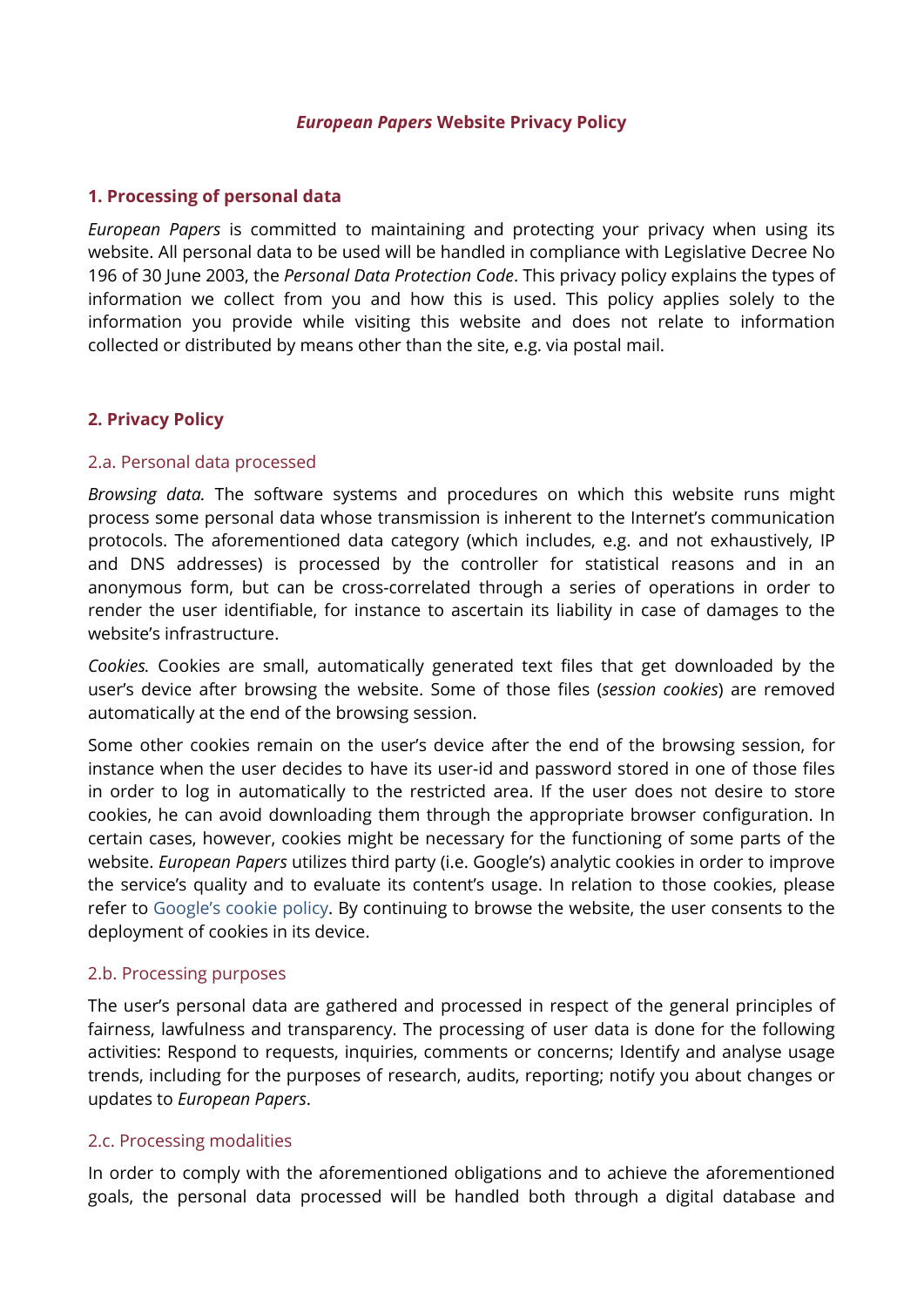through a physical archive. All personal data will be processed in compliance with the minimum security measures sanctioned by the applicable law, in order to minimize the risks of data destruction or loss, of unauthorised access and of processing beyond the scope of its original purpose.

# 2.d. Data disclosure by the user

The disclosure of the personal data concerning the fields marked or non-marked with an asterisk in the *[Newsletter](https://www.europeanpapers.eu/content/subscribe-european-papers-newsletter)* form or in the *Reply* form that follows any work published on the website is necessary.

## 2.e. Data disclosure towards third parties

The user's personal data may be disclosed, through various means, to the data controller and/or processor.

## 2.f. Data subject's rights

With regard to the processing of its data, the user can exercise, even by delegation or through a proxy, the rights granted by Art. 7 of the Legislative Decree No 196 of 30 June 2003 [\(see](#page-2-0)  [below\)](#page-2-0), i.e. the right of access, the right to obtain the data rectification, updating or integration, the right to erasure, anonymization or blocking of the personal data unlawfully processed, the right to opt out for legitimate reasons and the right to opt out from the processing of personal data with marketing or commercial purposes.

## 2.g. Data controller

The data controller is *European Papers*, as represented by its owner and director, prof. Enzo Cannizzaro, established at European Centre for European Law c/o University of Rome "Unitelma Sapienza", Viale Regina Elena, 295 – I-00161 Rome (Italy).

## **3. Registration Privacy Policy**

*European Papers*, pursuant Art. 13 of Legislative Decree 30 June 2003, No 196, communicates the following information about the processing of personal data that will be required when using its website.

## 3.a. Nature of subjects

*European Papers* will process the personal data provided, and primarily:

- personal, identification and informative data, entered in the procedures of registration to the Newsletter or to Reply to works published on the website;
- other data necessary to comply with certain obligations arising from laws.

#### 3.b. Aims of treatment

*European Papers* will process the data for administrative purposes and/or to comply with specific obligations under the contract or previewed by law.

In particular, the data provided will be object of treatment aimed to:

• registration to the Newsletter and Replying to the works published on the website;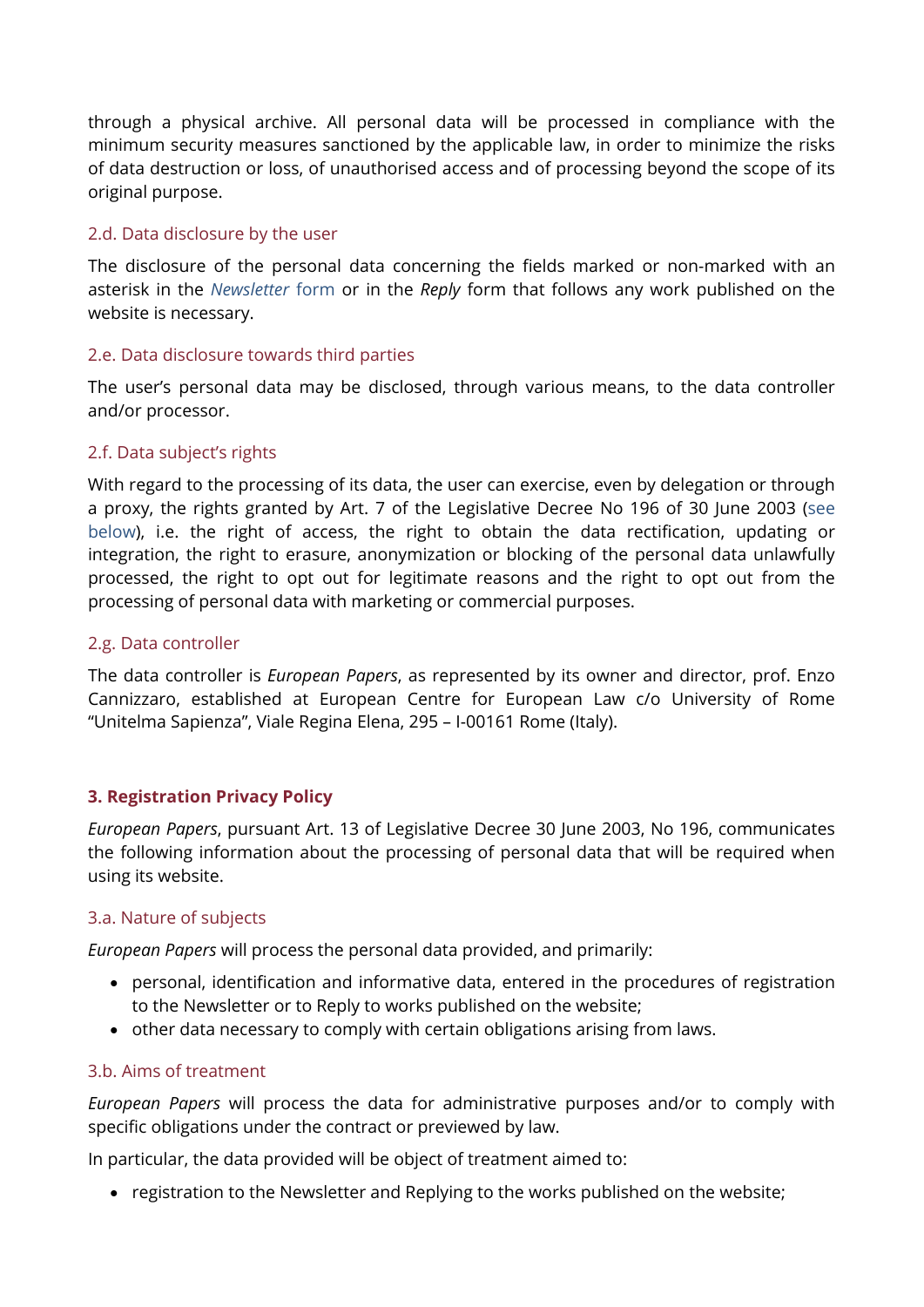- comply with specific requests of information even by e-mail;
- carry out statistical surveys;
- comply with certain obligations arising from laws, European Union rules and regulation and by requests and instructions of Authorities or supervisory bodies.

## 3.c. Processing modalities

The personal data you provide can be processed as foreseen by Art. 4, lett. a), of Legislative Decree No 196/2003, and will be stored and/or processed with the help of electronic, telematics and physical (documentation on paper) instruments, fairly and lawfully, to carry out the purposes outlined above.

Personal data are protected by the adoption of the minimum security measures provided by Arts 33, 34, 35, and Annex B of the Legislative Decree No 196/2003, that ensure their confidentiality, integrity, accuracy, availability and updatedness.

#### 3.d. Data retention

The personal data of a registered user will be stored in a way that permits user identification just for the time necessary to the purposes for which they were collected and subsequently processed. The registered user can request, at any time, to delete his own data and to exercise further right provide by Art. 7 of the Legislative Decree No 196/2003 [\(see below\)](#page-2-0). Rights of the data subject with reference to the processing of personal data, the data subject may exercise, even by proxy or by power of attorney to an individual or association, the rights granted by Art. 7 of Legislative Decree No 196/2003 [\(see below\)](#page-2-0). The text of the article is reported at the end of this document.

#### 3.e. Data controller and data processor

*European Papers* is the data controller, with its registered office at Viale Regina Elena, 295 – I-00161 Rome (Italy). In order to exercise the rights provided by Art. 7 of Legislative Decree No 196/2003 [\(see below\)](#page-2-0), the data subject can contact data processor at [info@europeanpapers.eu.](mailto:)

\*\*\*\*\*

# <span id="page-2-0"></span>**Art. 7. Legislative Decree No 196/2003 – "Right to access personal data and other rights"**

- 1. A data subject shall have the right to obtain confirmation as to whether or not personal data concerning him exist, regardless of their being already recorded, and communication of such data in intelligible form.
- 2. A data subject shall have the right to be informed:
	- a. of the source of the personal data;
	- b. of the purposes and methods of the processing;
	- c. of the logic applied to the processing, if the latter is carried out with the help of electronic means;
	- d. of the identification data concerning data controller, data processors and the representative designated as per Section 5(2);